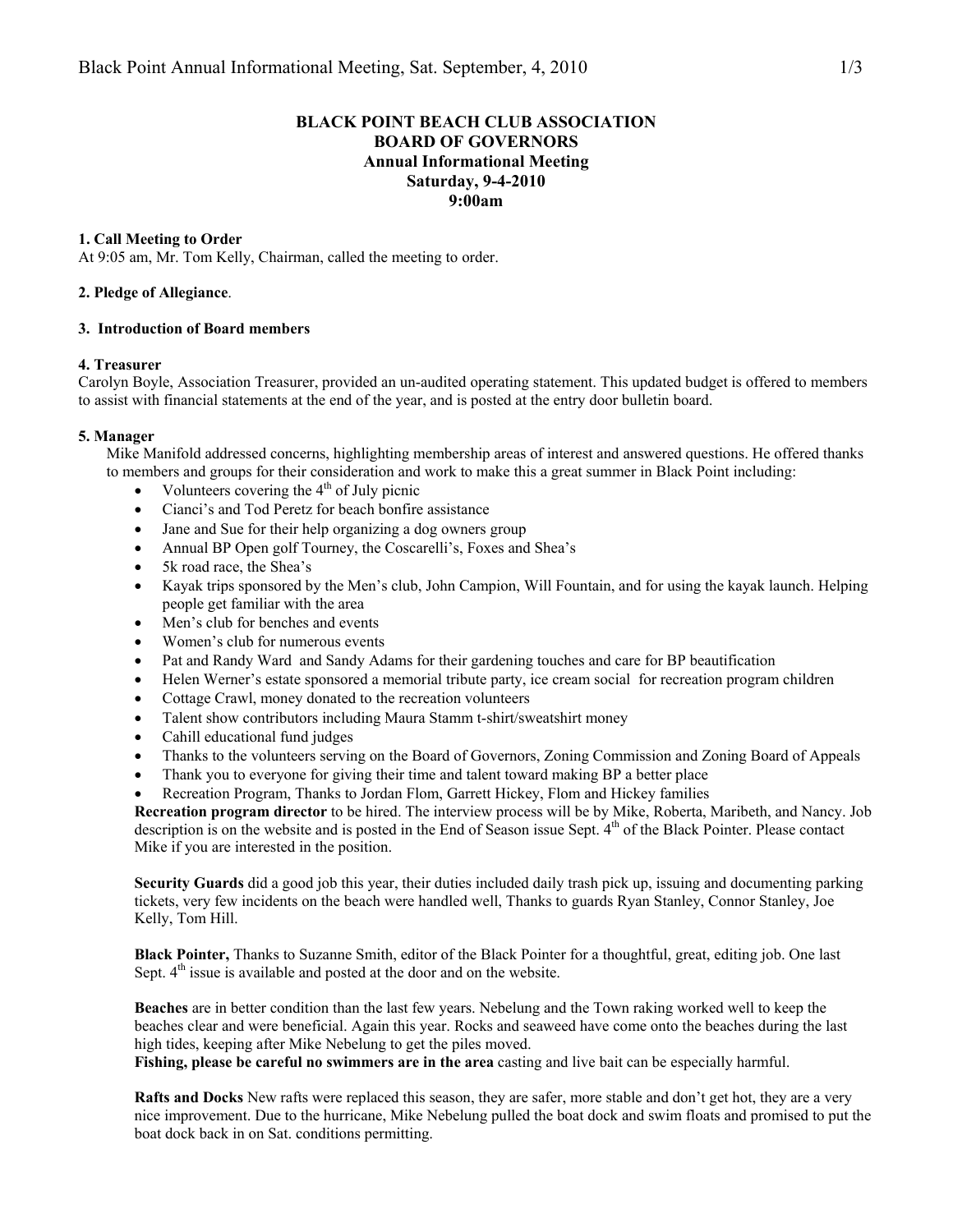**Pilings at the Sea View Boat launch** Inquired of the DEP and our engineers about getting a C.O.P. for large pilings at the Sea View launch. DEP will not approve pilings via C.O.P. a new permit is required. Plan to investigate a new larger more stable pole, but smaller than the "telephone" pole size which would require a DEP permit

**Power Washer purchase** Board gave the approval to buy a power washer. We have had need several times a year to clean the club house, the boat launch, etc,. Regular use to clean this and all of our marine equipment in the fall makes sense to spend \$500-\$800 dollars.

**Harbor Liaison**, Thanks to Barbara Johnston, who has pointed out that all moorings have to be registered with the Harbor Master. Please see the East Lyme town website for current details.

**Pink Wall** The main beach wall required 3 painter bids and they took until now to come in. The BOG decided to notify property owners, the wall will be painted in the spring when Mike Nebelung can remove sand and dig out the base area, giving us a fresh look for the 2010/2011 season. Most importantly the job will get done right and be covered by an insured professional. Thanks to Mr. Murdoch for saving a can of the paint to color match.

**Kayak Dock Update** Final permit app has been submitted. No changes have been requested, good sign. Waiting for DEP approval committee to meet and give a decision, soon. Next will be for the Capital Improvements Committee to meet and take the final design step, get bids and hire a contractor over the winter. Thanks to Jane and Will for their input on part of kayakers, looking at a specific launch design to make the dock more kayak friendly.

**Clubhouse/Capital Improvements** Thanks to Bob Gilson for all his work around the club and everywhere else this summer. Plan to add motion activated lights to the outside corners of the clubhouse for better safety and security. Adding the special playground mulch this spring, something we do every other year. Capital Imp. Committee has agreed to meet over the winter and come back to the Association with some options for prices for fixing the tennis courts area also putting a shed at the top of Billow to store equipment and generally make the area neater. Anyone interested in being part of the process, please contact Tom Kelly or Mike Manifold.

**East Lyme Water Dept. Fire hydrant issues,** Mrs. Jordan has a call in to the water department regarding fire hydrants in Black Point. Please be mindful that if your property includes any hydrants or safety items in the setback, the town expects residents to maintain property to the road.

### **6. Tax collector report**

Mrs. Cahill noted the assessment is \$161,367. highest amount of the local area beaches. BPBC has approx. 600 properties. She has collected \$157,300 and has had to post 4% interest on the unpaid remainder. She is required to lien property and asks members to please pay because the lien fee only adds to the cost and it goes to the town not to Black Point. She noted historically, the last time she rough counted year round residents the number was about 100 families, this year it is up to 300. So please vote to have the representation we need in East Lyme.

Standing consideration: Mrs. Cahill asks that member's \_*Please\_* use the memo field on bank or electronic payments and include the list number from the tax bill. Some incoming checks do not have any tax references and are very hard to match to the owner for credit to the proper account.

## **7. Informational Items from the Board and reporting committee items**

**To receive regular e-mail updates from Black Point, subscribe to the Black point Beach Club mailing list! Go to**  http://www.blackpointbeachclub.com/ **and click on the "subscribe box" at the home page.** 

**Cahill Scholarship information** is available on the BPBC website.

**Unsightly or unkempt property**. Mr. Kelly noted in response to member concerns, the BOG has no jurisdiction in this area. If a serious problem exists it is important to contact the Ledge Light health district. As with any serious concern in Black Point Mr. Manifold should be notified and may have some information to share.

**Member comments and responses**, Mrs. Stone spoke for the BOG on the procedure at board meetings. It is policy observed by all of the local beach association boards to listen to member comments but refrain from responding during the same meeting. Board members have limited time to meet and discuss business.